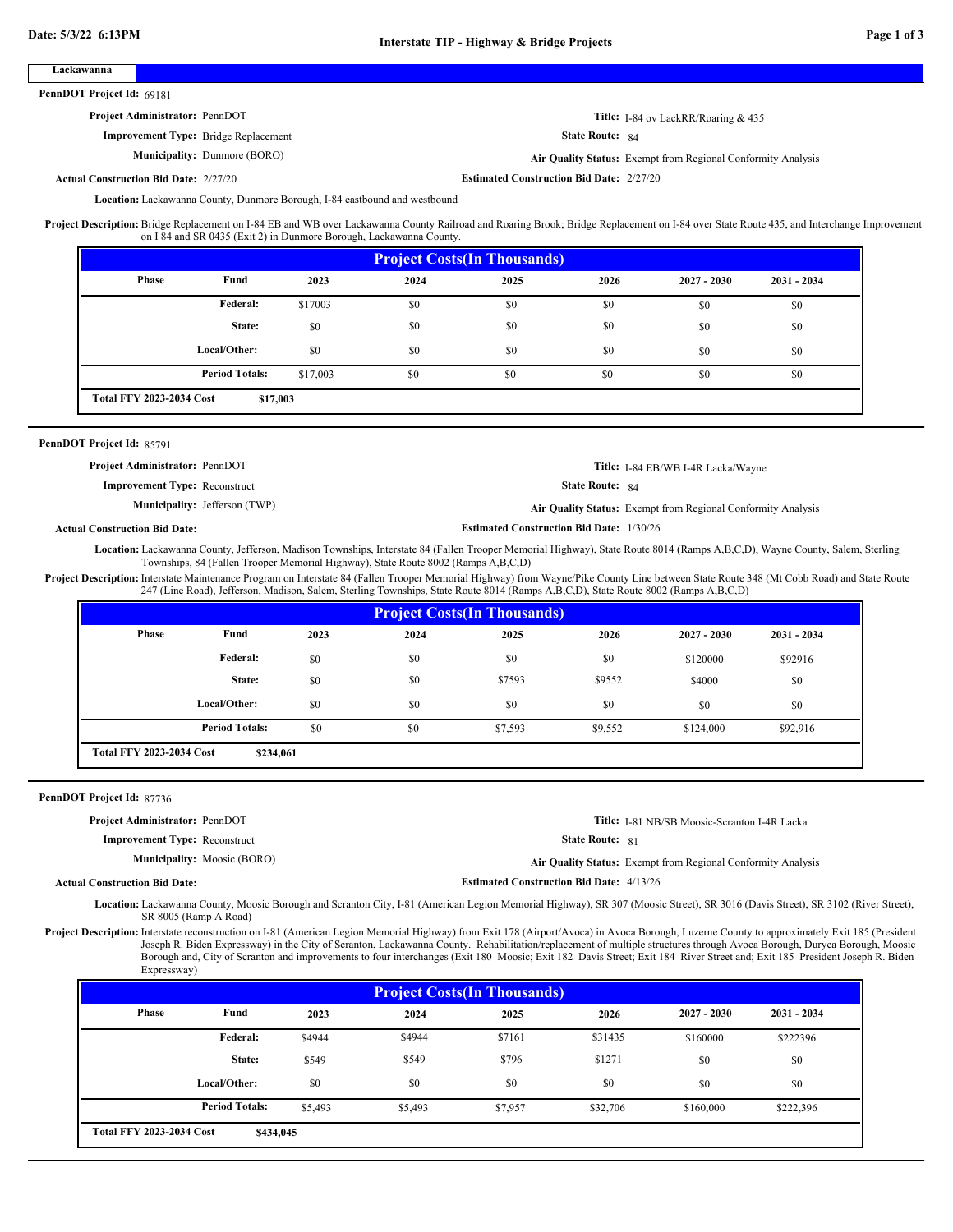| <b>Project Administrator: PennDOT</b> | <b>Title:</b> I-81 NB/SB Preservation Pavement Replacement          |
|---------------------------------------|---------------------------------------------------------------------|
| <b>Improvement Type:</b> Reconstruct  | State Route: $\frac{Lacka}{81}$                                     |
| <b>Municipality:</b> Scranton (CITY)  | <b>Air Quality Status:</b> Exempt from Regional Conformity Analysis |

**Actual Construction Bid Date:**

**Estimated Construction Bid Date:** 1/11/24

Lackawanna County, City of Scranton and Dunmore Borough, I-81 North and South from Scranton Expressway Exit to Olyphant Avenue; I-84 East and West from Elmhurst Exit **Location:** (#2) to interchange with I-81

Project Description: Interstate reconstruction and rehabilitation on I-81 northbound/southbound from Exit 185 (Central Scranton Expressway) to Exit 186 (East Drinker Street); and on I-84 eastbound/westbound from I-81 to Exit 2 (Elmhurst, PA 435) in the City of Scranton and Dunmore Borough, Lackawanna County.

| <b>Project Costs (In Thousands)</b> |                                             |         |          |          |          |               |               |  |  |
|-------------------------------------|---------------------------------------------|---------|----------|----------|----------|---------------|---------------|--|--|
| <b>Phase</b>                        | Fund                                        | 2023    | 2024     | 2025     | 2026     | $2027 - 2030$ | $2031 - 2034$ |  |  |
|                                     | Federal:                                    | \$0     | \$15000  | \$15000  | \$15020  | \$0           | \$0           |  |  |
|                                     | State:                                      | \$3090  | \$0      | \$0      | \$0      | \$0           | \$0           |  |  |
|                                     | Local/Other:                                | \$0     | \$0      | \$0      | \$0      | \$0           | \$0           |  |  |
|                                     | <b>Period Totals:</b>                       | \$3,090 | \$15,000 | \$15,000 | \$15,020 | \$0           | \$0           |  |  |
|                                     | <b>Total FFY 2023-2034 Cost</b><br>\$48,110 |         |          |          |          |               |               |  |  |

### PennDOT Project Id: 94637

| <b>Project Administrator: PennDOT</b> |                                     |                                                 | Title: I-84 EB/WB I-4R Lacka                                        |
|---------------------------------------|-------------------------------------|-------------------------------------------------|---------------------------------------------------------------------|
| <b>Improvement Type: Reconstruct</b>  |                                     | <b>State Route: 84</b>                          |                                                                     |
|                                       | <b>Municipality:</b> Dunmore (BORO) |                                                 | <b>Air Quality Status:</b> Exempt from Regional Conformity Analysis |
| al Construction Bid Date:             |                                     | <b>Estimated Construction Bid Date: 1/28/27</b> |                                                                     |

### **Actual Construction Bid Date:**

Lackawanna County, Roaring Brook, Jefferson, Elmhurst Townships, Dunmore Borough, Interstate 84 (Fallen Trooper Memorial Highway) **Location:**

Project Description: Interstate Maintenance Program on Interstate 84 (Fallen Trooper Memorial Highway) from State Route 348 (Mt Cobb Road) to State Route 435 (Drinker Turnpike), Roaring Brook, Jefferson, Elmhurst Townships, Dunmore Borough, Lackawanna County.

| <b>Project Costs (In Thousands)</b>          |                       |      |      |      |         |               |               |  |
|----------------------------------------------|-----------------------|------|------|------|---------|---------------|---------------|--|
| Phase                                        | Fund                  | 2023 | 2024 | 2025 | 2026    | $2027 - 2030$ | $2031 - 2034$ |  |
|                                              | Federal:              | \$0  | \$0  | \$0  | \$0     | \$120000      | \$280000      |  |
|                                              | State:                | \$0  | \$0  | \$0  | \$4504  | \$11664       | \$0           |  |
|                                              | Local/Other:          | \$0  | \$0  | \$0  | \$0     | \$0           | \$0           |  |
|                                              | <b>Period Totals:</b> | \$0  | \$0  | \$0  | \$4,504 | \$131,664     | \$280,000     |  |
| <b>Total FFY 2023-2034 Cost</b><br>\$416,168 |                       |      |      |      |         |               |               |  |

PennDOT Project Id: 106323

| <b>Project Administrator: PennDOT</b> |                                                |                                                 | <b>Title:</b> I-81 Mill/Fill Dickson City to Susg County Line |
|---------------------------------------|------------------------------------------------|-------------------------------------------------|---------------------------------------------------------------|
|                                       | <b>Improvement Type:</b> Pavement Preservation | <b>State Route: 81</b>                          |                                                               |
| <b>Municipality:</b> Scott (TWP)      |                                                |                                                 | Air Quality Status: Exempt from Regional Conformity Analysis  |
| <b>Actual Construction Bid Date:</b>  |                                                | <b>Estimated Construction Bid Date: 5/26/22</b> |                                                               |

Lackawanna County, Scott, Benton, Greenfield Townships, Interstate 81 (American Legion Highway) **Location:**

Project Description: Pavement preservation, bridge preservation, cable median barrier and high friction ramp surfaces on Interstate 81 (American Legion Highway) in in Scranton City, South Abington, Scott, Benton and Greenfield Townships in Lackawanna County.

| <b>Project Costs (In Thousands)</b> |                                             |          |          |      |      |               |               |  |  |
|-------------------------------------|---------------------------------------------|----------|----------|------|------|---------------|---------------|--|--|
| <b>Phase</b>                        | Fund                                        | 2023     | 2024     | 2025 | 2026 | $2027 - 2030$ | $2031 - 2034$ |  |  |
|                                     | Federal:                                    | \$13000  | \$13300  | \$0  | \$0  | \$0           | \$0           |  |  |
|                                     | State:                                      | \$0      | \$0      | \$0  | \$0  | \$0           | \$0           |  |  |
|                                     | Local/Other:                                | \$0      | \$0      | \$0  | \$0  | \$0           | \$0           |  |  |
|                                     | <b>Period Totals:</b>                       | \$13,000 | \$13,300 | \$0  | \$0  | \$0           | \$0           |  |  |
|                                     | <b>Total FFY 2023-2034 Cost</b><br>\$26,300 |          |          |      |      |               |               |  |  |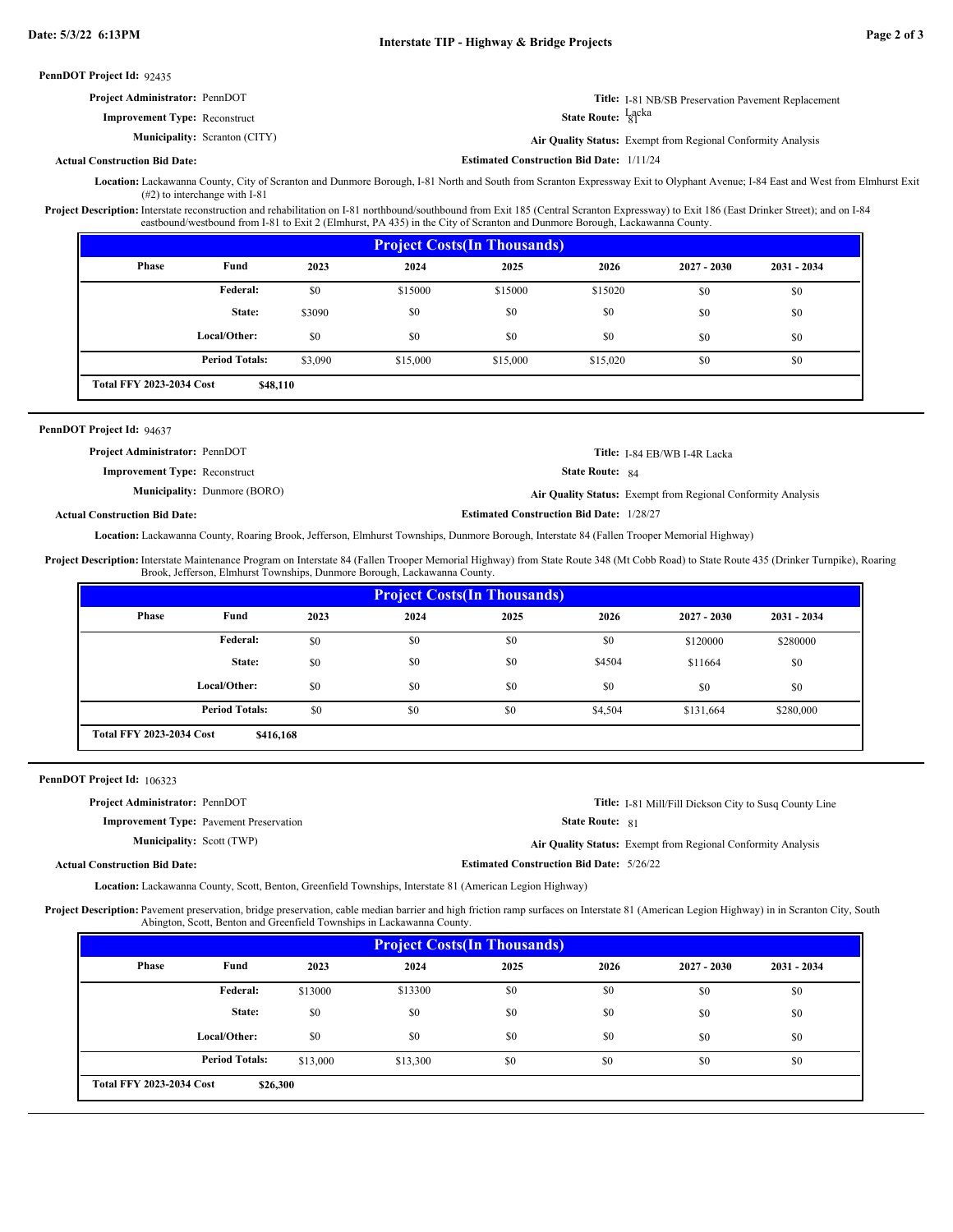| <b>Project Administrator: PennDOT</b> |                                    |                                                | <b>Title:</b> Scranton Beltway/Turnpike                                   |
|---------------------------------------|------------------------------------|------------------------------------------------|---------------------------------------------------------------------------|
| <b>Improvement Type:</b> Reconstruct  |                                    | <b>State Route: 81</b>                         |                                                                           |
|                                       | <b>Municipality:</b> Moosic (BORO) |                                                | Air Quality Status: Significant: Included in regional conformity analysis |
| <b>Actual Construction Bid Date:</b>  |                                    | <b>Estimated Construction Bid Date: 4/1/25</b> |                                                                           |

Lackawanna and Luzerne Counties, Borough of Dupont, Pittston Township, South Abington Township, I-81 and I-476 (The Turnpike), **Location:**

This project will link Interstate 81 and the Pennsylvania Turnpike's Northeastern Extension (I-476), creating a beltway around the City of Scranton. The project will widen I-81 to six lanes and provide new ramps to connect I-81 and the Turnpike (I-476), south of Scranton in the Borough of Dupont and Pittston Township, in Luzerne County and to the north of Scranton in South Abington Township, Lackawanna County. **Project Description:**

> This is a joint project between the Pennsylvania Turnpike Commission and the Pennsylvania Department of Transportation (PennDOT).New highway-speed connections from I-81 to Turnpike (I-476) in northbound and southbound directions.

| <b>Project Costs (In Thousands)</b> |                                             |          |          |          |          |               |               |  |
|-------------------------------------|---------------------------------------------|----------|----------|----------|----------|---------------|---------------|--|
| <b>Phase</b>                        | Fund                                        | 2023     | 2024     | 2025     | 2026     | $2027 - 2030$ | $2031 - 2034$ |  |
|                                     | Federal:                                    | \$10000  | \$10000  | \$10000  | \$10000  | \$0           | \$0           |  |
|                                     | State:                                      | \$0      | \$0      | \$0      | \$0      | \$0           | \$0           |  |
|                                     | Local/Other:                                | \$0      | \$0      | \$0      | \$0      | \$0           | \$0           |  |
|                                     | <b>Period Totals:</b>                       | \$10,000 | \$10,000 | \$10,000 | \$10,000 | \$0           | \$0           |  |
|                                     | <b>Total FFY 2023-2034 Cost</b><br>\$40,000 |          |          |          |          |               |               |  |

HBTIP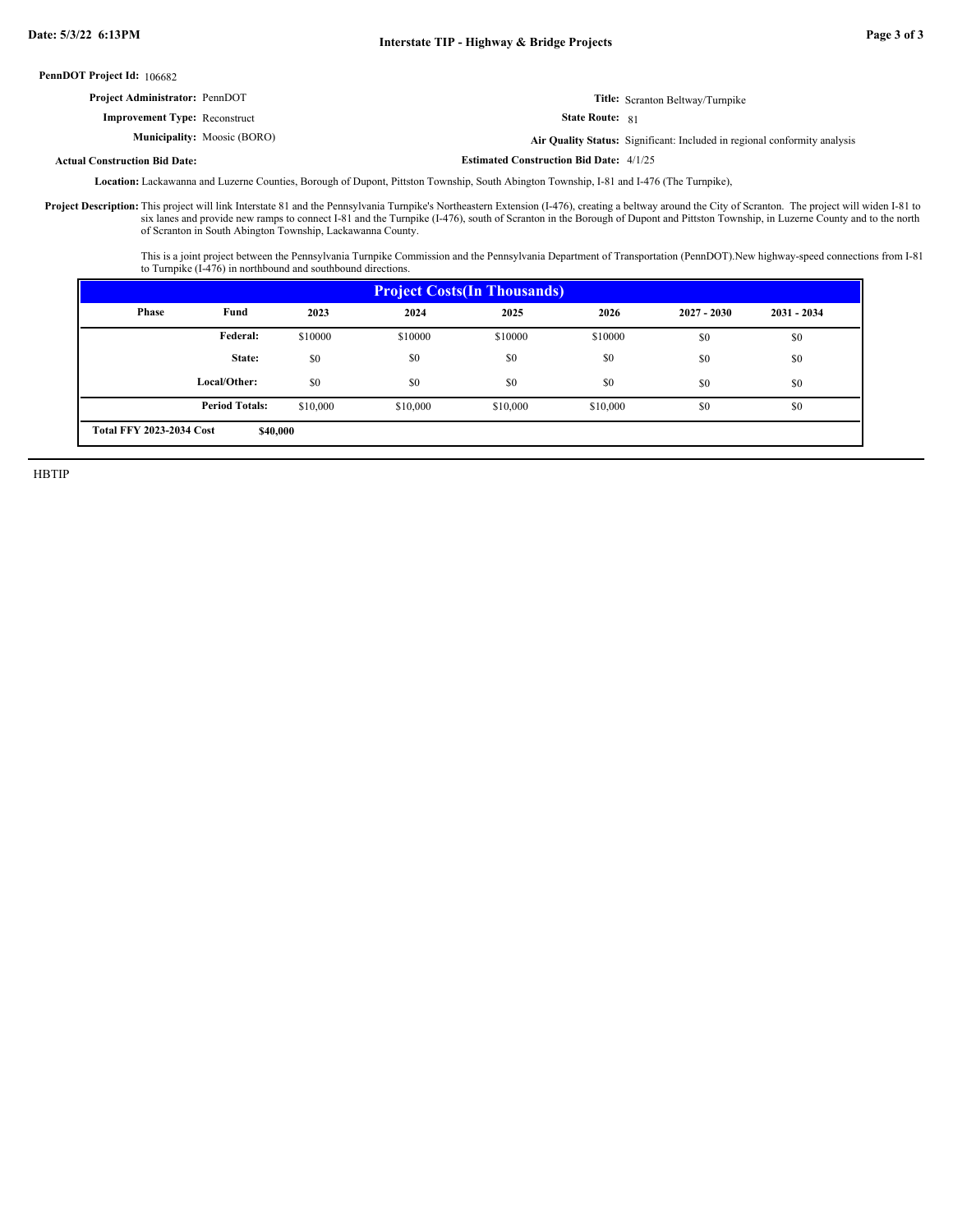### **Luzerne**

PennDOT Project Id: 67443

# **Project Administrator:** PennDOT

**Improvement Type:** Bridge Replacement

**Municipality:** Dorrance (TWP) Dorrance (TWP) **Air Quality Status:** Exempt from Regional Conformity Analysis

**Estimated Construction Bid Date:** 9/28/23

State Route: 81

**Title:** I-81 Dorrance Bridges

**Actual Construction Bid Date:**

Location: Luzerne County, Dorrrance Township, I-81 (American Legion Memorial Highway)

Project Description: Interstate bridge replacement on I-81 over SR 3007 at Exit 155, over SR 3010 and over Big Wapwallopen Creek; and extension of box culvert carrying I-81 over Tributary Wapwallopen Creek in Dorrance Township, Luzerne County.

| <b>Project Costs (In Thousands)</b> |                                             |         |          |         |      |               |               |  |  |
|-------------------------------------|---------------------------------------------|---------|----------|---------|------|---------------|---------------|--|--|
| <b>Phase</b>                        | Fund                                        | 2023    | 2024     | 2025    | 2026 | $2027 - 2030$ | $2031 - 2034$ |  |  |
|                                     | Federal:                                    | \$5959  | \$10750  | \$9041  | \$0  | \$0           | \$0           |  |  |
|                                     | State:                                      | \$100   | \$0      | \$0     | \$0  | \$0           | \$0           |  |  |
|                                     | Local/Other:                                | \$0     | \$0      | \$0     | \$0  | \$0           | \$0           |  |  |
|                                     | <b>Period Totals:</b>                       | \$6,059 | \$10,750 | \$9,041 | \$0  | \$0           | \$0           |  |  |
|                                     | <b>Total FFY 2023-2034 Cost</b><br>\$25,850 |         |          |         |      |               |               |  |  |

#### PennDOT Project Id: 81910

**Project Administrator:** PennDOT

**Title:** I-81 Luzerne County I-80 to Dorrance I-4R

**Improvement Type:** Restoration **Municipality:** Butler (TWP) Butler (TWP) **Air Quality Status:** Exempt from Regional Conformity Analysis

**Estimated Construction Bid Date:** 2/6/25

State Route: 81

**Actual Construction Bid Date:**

Location: Luzerne County, Butler, Dorrance, and Rice Townships, West Hazelton Borough, I-81 (American Legion Memorial Highway)

Project Description: Interstate resurfacing on I-81 (American Legion Memorial Highway) from Black Creek to Mile Marker 164; and bridge replacement/preservation on five structures in Butler, Dorrance, Sugarloaf, Hanover and Rice Townships, and West Hazelton Borough, Luzerne County:

1. I-81 Bridge over Nescopeck Creek in Butler Township

2. I-81 Bridge over Turnback 3040 (Township Road) in Butler Township

3. I-81 Bridge over I-80 Westbound in Butler Township

4. I-81 Bridge over Blytheburn Drive in Rice Township 5. I-81 Bridge over Little Wapwallopen Creek in Rice Township

| <b>Project Costs (In Thousands)</b>          |                       |         |         |          |          |               |               |  |
|----------------------------------------------|-----------------------|---------|---------|----------|----------|---------------|---------------|--|
| Phase                                        | Fund                  | 2023    | 2024    | 2025     | 2026     | $2027 - 2030$ | $2031 - 2034$ |  |
|                                              | Federal:              | \$0     | \$0     | \$40000  | \$43600  | \$120000      | \$0           |  |
|                                              | State:                | \$1200  | \$1000  | \$0      | \$0      | \$0           | \$0           |  |
|                                              | Local/Other:          | \$0     | \$0     | \$0      | \$0      | \$0           | \$0           |  |
|                                              | <b>Period Totals:</b> | \$1,200 | \$1,000 | \$40,000 | \$43,600 | \$120,000     | \$0           |  |
| <b>Total FFY 2023-2034 Cost</b><br>\$205,800 |                       |         |         |          |          |               |               |  |

#### PennDOT Project Id: 91587

**Actual Construction Bid Date:**

**Project Administrator:** PennDOT

**Improvement Type:** Bridge Improvement

Municipality: Butler (TWP)

**State Route:** 80 **Title:** I-80 EB over I-81 NB/SB

Butler (TWP) **Air Quality Status:** Exempt from Regional Conformity Analysis

**Estimated Construction Bid Date:** 1/23/25

Location: Luzerne County, Butler Township, Interstate 80

**Project Description:** Bridge rehabilitation/replacement on Interstate 80 Eastbound, over Interstate 81, in Butler Township, Luzerne County.

| <b>Project Costs (In Thousands)</b> |                                             |         |      |         |         |               |               |  |  |
|-------------------------------------|---------------------------------------------|---------|------|---------|---------|---------------|---------------|--|--|
| Phase                               | Fund                                        | 2023    | 2024 | 2025    | 2026    | $2027 - 2030$ | $2031 - 2034$ |  |  |
|                                     | Federal:                                    | \$0     | \$0  | \$7100  | \$7000  | \$0           | \$0           |  |  |
|                                     | State:                                      | \$1150  | \$0  | \$0     | \$0     | \$0           | \$0           |  |  |
|                                     | Local/Other:                                | \$0     | \$0  | \$0     | \$0     | \$0           | \$0           |  |  |
|                                     | <b>Period Totals:</b>                       | \$1,150 | \$0  | \$7,100 | \$7,000 | \$0           | \$0           |  |  |
|                                     | <b>Total FFY 2023-2034 Cost</b><br>\$15,250 |         |      |         |         |               |               |  |  |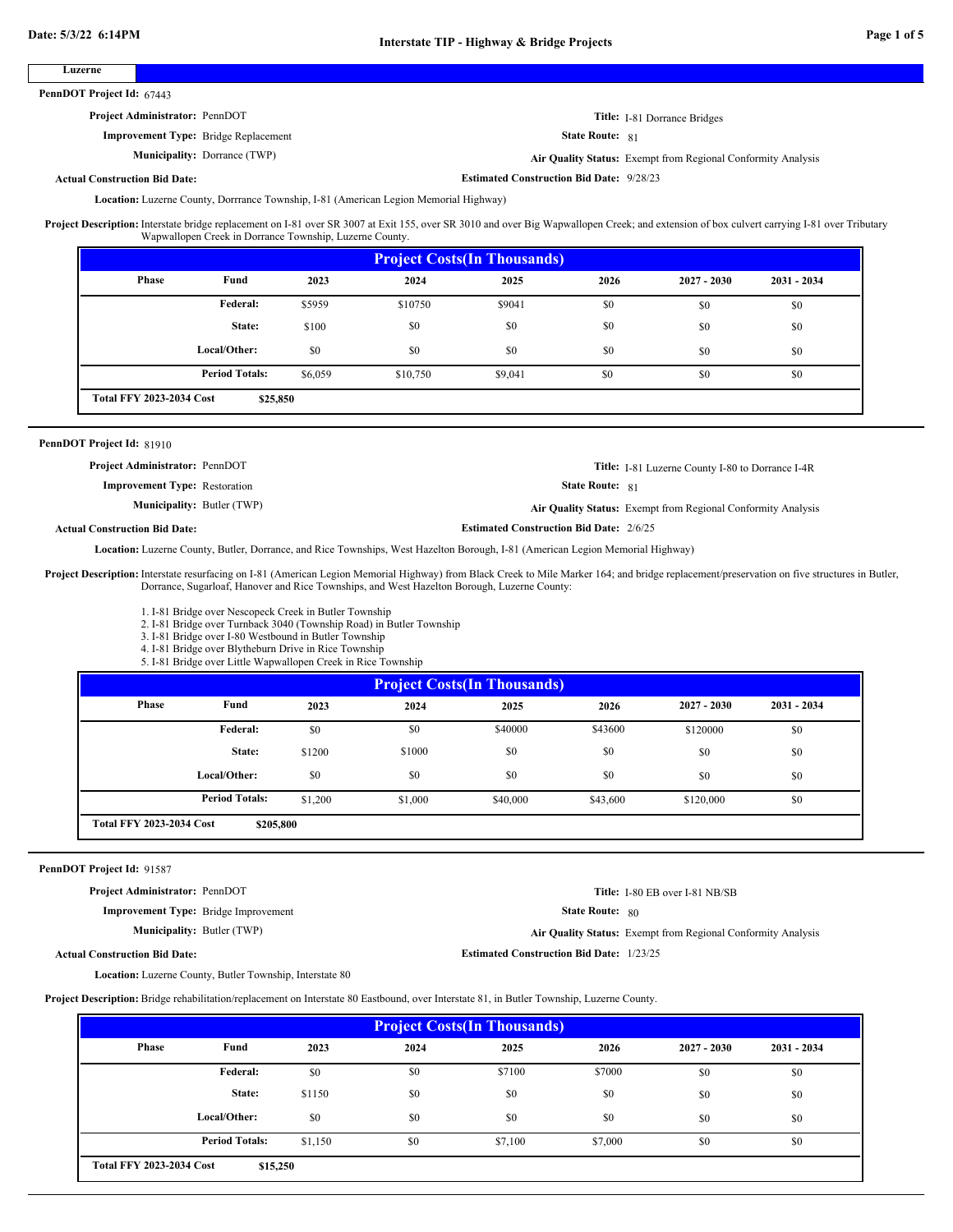| <b>Project Administrator: PennDOT</b>  | Title: Interstate 81 over Railroad |
|----------------------------------------|------------------------------------|
| <b>Improvement Type:</b> Replace/Rehab | <b>State Route: 81</b>             |

**Municipality:** West Hazleton (BORO) **Air Quality Status:**

Air Quality Status: Exempt from Regional Conformity Analysis

**Actual Construction Bid Date:**

**Estimated Construction Bid Date:** 5/7/26

Location: Luzerne County, Butler Township and West Hazleton Borough, I-81 (American Legion Memorial Highway)

Project Description: Bridge rehabilitation/replacement on two structures on I-81 (American Legion Memorial Highway) over Norfolk Southern Railroad and Black Creek in Butler Township and West Hazleton Borough, Luzerne County.

| <b>Project Costs (In Thousands)</b>                                      |              |        |      |         |      |               |               |
|--------------------------------------------------------------------------|--------------|--------|------|---------|------|---------------|---------------|
| Phase                                                                    | Fund         | 2023   | 2024 | 2025    | 2026 | $2027 - 2030$ | $2031 - 2034$ |
|                                                                          | Federal:     | \$0    | \$0  | \$13712 | \$0  | \$0           | \$0           |
|                                                                          | State:       | \$1000 | \$0  | \$0     | \$0  | \$0           | \$0           |
|                                                                          | Local/Other: | \$0    | \$0  | \$0     | \$0  | \$0           | \$0           |
| <b>Period Totals:</b><br>\$0<br>\$0<br>\$0<br>\$0<br>\$1,000<br>\$13,712 |              |        |      |         |      |               |               |
| <b>Total FFY 2023-2034 Cost</b><br>\$14,712                              |              |        |      |         |      |               |               |

### PennDOT Project Id: 107495

| <b>Project Administrator: PennDOT</b> |                                                 | <b>Title:</b> I-80 Eastbound Reconstruction                  |
|---------------------------------------|-------------------------------------------------|--------------------------------------------------------------|
| <b>Improvement Type: Restoration</b>  | <b>State Route: 80</b>                          |                                                              |
| <b>Municipality:</b> Butler (TWP)     |                                                 | Air Quality Status: Exempt from Regional Conformity Analysis |
| d Construction Bid Date:              | <b>Estimated Construction Bid Date: 6/20/24</b> |                                                              |

# **Actual Construction Bid Date:**

Location: Luzerne County, in Butler, Dennison and Foster Townships, and White Haven Borough, I-80

Interstate 80 eastbound reconstruction and bridge rehabilitation/replacement on I-80 EB/WB over SR 309, County Road, Nescopeck Creek, and Linesville Creek, in Butler, Dennison and Foster Townships and White Haven Borough, Luzerne County. **Project Description:**

| <b>Project Costs (In Thousands)</b>         |                       |         |         |          |          |               |               |
|---------------------------------------------|-----------------------|---------|---------|----------|----------|---------------|---------------|
| <b>Phase</b>                                | Fund                  | 2023    | 2024    | 2025     | 2026     | $2027 - 2030$ | $2031 - 2034$ |
|                                             | <b>Federal:</b>       | \$0     | \$0     | \$20000  | \$20000  | \$41444       | \$0           |
|                                             | State:                | \$2120  | \$2000  | \$0      | \$0      | \$0           | \$0           |
|                                             | Local/Other:          | \$0     | \$0     | \$0      | \$0      | \$0           | \$0           |
|                                             | <b>Period Totals:</b> | \$2,120 | \$2,000 | \$20,000 | \$20,000 | \$41,444      | \$0           |
| <b>Total FFY 2023-2034 Cost</b><br>\$85,564 |                       |         |         |          |          |               |               |

PennDOT Project Id: 111613

| <b>Project Administrator: PennDOT</b>       |                                                 | <b>Title:</b> Interstate 81 over West Foothills Drive        |
|---------------------------------------------|-------------------------------------------------|--------------------------------------------------------------|
| <b>Improvement Type:</b> Bridge Improvement | <b>State Route: 81</b>                          |                                                              |
| <b>Municipality:</b> Butler (TWP)           |                                                 | Air Quality Status: Exempt from Regional Conformity Analysis |
| <b>Actual Construction Bid Date:</b>        | <b>Estimated Construction Bid Date: 9/11/25</b> |                                                              |

Location: Luzerne County, Butler Township, Interstate 81 (American Legion Memorial Highway)

**Project Description:** Bridge replacement / rehabilitation on Interstate 81 (American Legion Memorial Highway) over West Foothills Road, Butler Township, Luzerne County.

| <b>Project Costs (In Thousands)</b>        |                       |         |      |         |      |               |               |
|--------------------------------------------|-----------------------|---------|------|---------|------|---------------|---------------|
| <b>Phase</b>                               | Fund                  | 2023    | 2024 | 2025    | 2026 | $2027 - 2030$ | $2031 - 2034$ |
|                                            | Federal:              | \$0     | \$0  | \$5959  | \$0  | \$0           | \$0           |
|                                            | State:                | \$1000  | \$0  | \$0     | \$0  | \$0           | \$0           |
|                                            | Local/Other:          | \$0     | \$0  | \$0     | \$0  | \$0           | \$0           |
|                                            | <b>Period Totals:</b> | \$1,000 | \$0  | \$5,959 | \$0  | \$0           | \$0           |
| <b>Total FFY 2023-2034 Cost</b><br>\$6,959 |                       |         |      |         |      |               |               |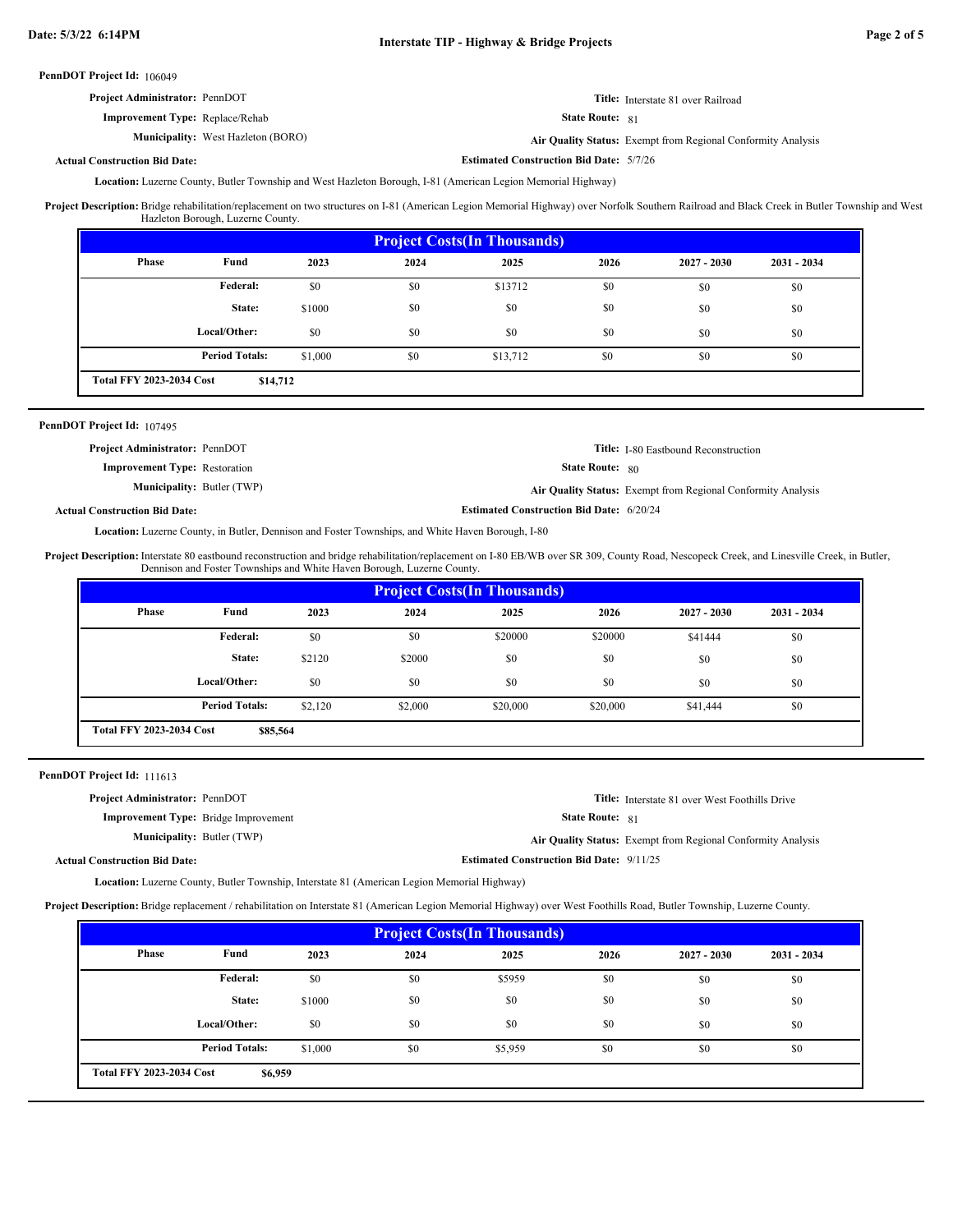| <b>Project Administrator: PennDOT</b> |  |
|---------------------------------------|--|
|---------------------------------------|--|

**Improvement Type:** Bridge Improvement

**Municipality:** Black Creek (TWP)

State Route: 80

**Estimated Construction Bid Date:** 5/8/23

Black Creek (TWP) **Air Quality Status:** Exempt from Regional Conformity Analysis

**Title:** I-80 EB/WB over Nescopeck Creek

### **Actual Construction Bid Date:**

Location: Luzerne County, Black Creek Township, Interstate 80

**Project Description:** Bridge rehabilitation/replacement on Interstate 80, Eastbound, Westbound, over Nescopeck Creek, in Black Creek Township, Luzerne County.

| <b>Project Costs (In Thousands)</b>         |                       |          |          |          |      |               |               |
|---------------------------------------------|-----------------------|----------|----------|----------|------|---------------|---------------|
| Phase                                       | Fund                  | 2023     | 2024     | 2025     | 2026 | $2027 - 2030$ | $2031 - 2034$ |
|                                             | Federal:              | \$0      | \$0      | \$0      | \$0  | \$0           | \$0           |
|                                             | State:                | \$13339  | \$15000  | \$10000  | \$0  | \$0           | \$0           |
|                                             | Local/Other:          | \$0      | \$0      | \$0      | \$0  | \$0           | \$0           |
|                                             | <b>Period Totals:</b> | \$13,339 | \$15,000 | \$10,000 | \$0  | \$0           | \$0           |
| <b>Total FFY 2023-2034 Cost</b><br>\$38,339 |                       |          |          |          |      |               |               |

| PennDOT Project Id: 111770 |  |
|----------------------------|--|
|                            |  |

Actu

| <b>Project Administrator: PennDOT</b> |                                             |                                                  | Title: I-80 EB/WB over SR 93                                 |
|---------------------------------------|---------------------------------------------|--------------------------------------------------|--------------------------------------------------------------|
|                                       | <b>Improvement Type:</b> Bridge Improvement | <b>State Route:</b> 80                           |                                                              |
|                                       | <b>Municipality:</b> Sugarloaf (TWP)        |                                                  | Air Quality Status: Exempt from Regional Conformity Analysis |
| al Construction Bid Date:             |                                             | <b>Estimated Construction Bid Date: 12/11/25</b> |                                                              |

Location: Luzerne County, Sugarloaf Township, Interstate 80

**Project Description:** Bridge rehabilitation/replacement on Interstate 80 Eastbound,Westbound over State Route 93, in Sugarloaf Township, Luzerne County.

| <b>Project Costs (In Thousands)</b>         |                       |         |      |          |         |               |               |
|---------------------------------------------|-----------------------|---------|------|----------|---------|---------------|---------------|
| <b>Phase</b>                                | Fund                  | 2023    | 2024 | 2025     | 2026    | $2027 - 2030$ | $2031 - 2034$ |
|                                             | Federal:              | \$0     | \$0  | \$10000  | \$8499  | \$0           | \$0           |
|                                             | State:                | \$1140  | \$0  | \$0      | \$0     | \$0           | \$0           |
|                                             | Local/Other:          | \$0     | \$0  | \$0      | \$0     | \$0           | \$0           |
|                                             | <b>Period Totals:</b> | \$1,140 | \$0  | \$10,000 | \$8,499 | \$0           | \$0           |
| <b>Total FFY 2023-2034 Cost</b><br>\$19,639 |                       |         |      |          |         |               |               |

PennDOT Project Id: 112307

| <b>Project Administrator: PennDOT</b>       |                                                | Title: I-81 NB over I-80 WB Bridge                           |
|---------------------------------------------|------------------------------------------------|--------------------------------------------------------------|
| <b>Improvement Type:</b> Bridge Replacement | <b>State Route: 81</b>                         |                                                              |
| <b>Municipality:</b> Butler (TWP)           |                                                | Air Quality Status: Exempt from Regional Conformity Analysis |
| <b>Actual Construction Bid Date:</b>        | <b>Estimated Construction Bid Date: 2/6/25</b> |                                                              |

Location: Luzerne County, Butler Township Interstate 81 (American Legion Memorial Highway)

**Project Description:** Bridge rehabilitation/replacement on Interstate 81 Northbound (American Legion Memorial Highway) over I-80 Eastbound Butler Township, Luzerne County.

| <b>Project Costs (In Thousands)</b>         |                       |         |         |         |      |               |             |  |  |
|---------------------------------------------|-----------------------|---------|---------|---------|------|---------------|-------------|--|--|
| Phase                                       | Fund                  | 2023    | 2024    | 2025    | 2026 | $2027 - 2030$ | 2031 - 2034 |  |  |
|                                             | Federal:              | \$0     | \$0     | \$8700  | \$0  | \$0           | \$0         |  |  |
|                                             | State:                | \$2000  | \$1600  | \$0     | \$0  | \$0           | \$0         |  |  |
|                                             | Local/Other:          | \$0     | \$0     | \$0     | \$0  | \$0           | \$0         |  |  |
|                                             | <b>Period Totals:</b> | \$2,000 | \$1,600 | \$8,700 | \$0  | \$0           | \$0         |  |  |
| <b>Total FFY 2023-2034 Cost</b><br>\$12,300 |                       |         |         |         |      |               |             |  |  |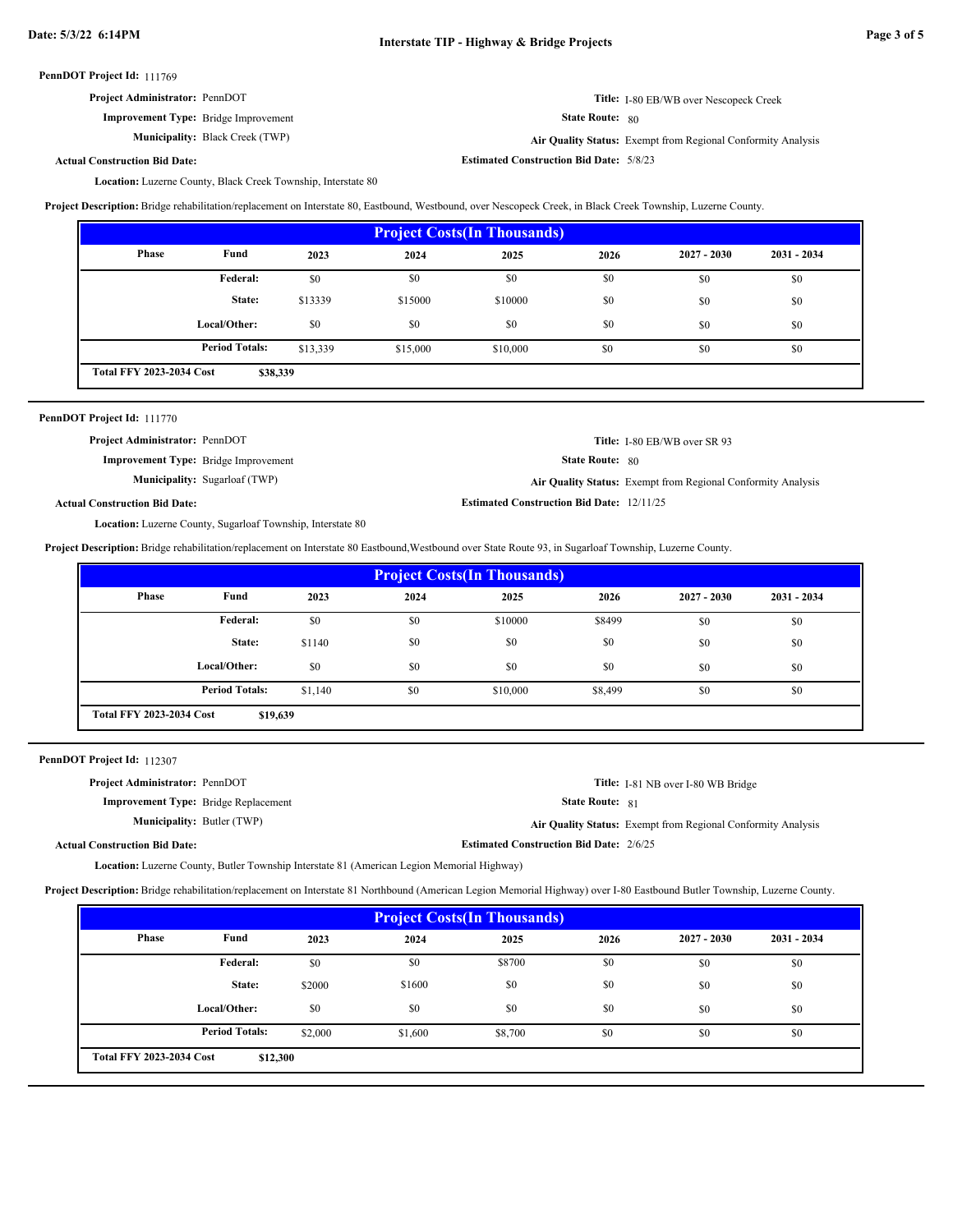| <b>Project Administrator: PennDOT</b>  | <b>Title:</b> Partnership 81                                 |
|----------------------------------------|--------------------------------------------------------------|
| <b>Improvement Type:</b> Replace/Rehab | <b>State Route: 81</b>                                       |
| <b>Municipality:</b> Hanover (TWP)     | Air Quality Status: Exempt from Regional Conformity Analysis |

**Actual Construction Bid Date:**

**Estimated Construction Bid Date:** 4/17/23

Location: Luzerne County, Ashley Borough and Hanover and Wilkes Barre Townships, I-81 (American Legion Memorial Highway)

Roadway improvements including evaluation for roadway reconstruction/widening, roadway realignment, bridge replacements/widening and interchange and intersection reconfigurations on Interstate 81 between Rice Township and Plains Township, Hanover Township, Ashley Borough and Wilkes Barre Township. Luzerne County. **Project Description:**

|                                              |                       |         |          | <b>Project Costs (In Thousands)</b> |          |               |               |  |
|----------------------------------------------|-----------------------|---------|----------|-------------------------------------|----------|---------------|---------------|--|
| Phase                                        | Fund                  | 2023    | 2024     | 2025                                | 2026     | $2027 - 2030$ | $2031 - 2034$ |  |
|                                              | <b>Federal:</b>       | \$6300  | \$42300  | \$36000                             | \$36000  | \$144000      | \$0           |  |
|                                              | State:                | \$700   | \$4700   | \$4000                              | \$4000   | \$16000       | \$0           |  |
|                                              | Local/Other:          | \$0     | \$0      | \$0                                 | \$0      | \$0           | \$0           |  |
|                                              | <b>Period Totals:</b> | \$7,000 | \$47,000 | \$40,000                            | \$40,000 | \$160,000     | \$0           |  |
| <b>Total FFY 2023-2034 Cost</b><br>\$294,000 |                       |         |          |                                     |          |               |               |  |

### PennDOT Project Id: 116177

**Project Administrator:** PennDOT

**Improvement Type:** Bridge Rehabilitation

**Municipality:** Hazle (TWP)

## **Actual Construction Bid Date:**

Location: PA 424 (Arthur Gardner Highway) Hazle Township

Luzerne County

**Project Description:** Bridge Rehabilitation on State Route 424 (Arthur Gardner Highway) over Interstate 81

|                                 |                       |      |         | <b>Project Costs (In Thousands)</b> |          |               |               |
|---------------------------------|-----------------------|------|---------|-------------------------------------|----------|---------------|---------------|
| Phase                           | Fund                  | 2023 | 2024    | 2025                                | 2026     | $2027 - 2030$ | $2031 - 2034$ |
|                                 | Federal:              | \$0  | \$2000  | \$20000                             | \$10000  | \$0           | \$0           |
|                                 | State:                | \$0  | \$0     | \$0                                 | \$0      | \$0           | \$0           |
|                                 | Local/Other:          | \$0  | \$0     | \$0                                 | \$0      | \$0           | \$0           |
|                                 | <b>Period Totals:</b> | \$0  | \$2,000 | \$20,000                            | \$10,000 | \$0           | \$0           |
| <b>Total FFY 2023-2034 Cost</b> | \$32,000              |      |         |                                     |          |               |               |

#### PennDOT Project Id: 117837

**Project Administrator:** PennDOT

**Improvement Type:** Restoration

**Municipality:** Sugarloaf (TWP)

**Title:** I-81 Concrete Pave Repairs Luzerne County

State Route: 81

State Route: 424

**Estimated Construction Bid Date:** 1/8/26

Hazle (TWP) **Air Quality Status:** Exempt from Regional Conformity Analysis

**Title:** SR 424 over I-81

Sugarloaf (TWP) **Air Quality Status:** Exempt from Regional Conformity Analysis

**Estimated Construction Bid Date:** 2/15/24

# **Actual Construction Bid Date:**

Location: Interstate 81 (American Legion Memorial Highway)

West Hazleton Borough Sugarloaf, Butler, Dorrance, Rice and Hanover Townships

Luzerne County

Project Description: Interstate resurfacing on Interstate 81 (American Legion Memorial Highway) from Black Creek to Mile Marker 164 in West Hazleton Borough and Sugarloaf, Butler, Dorrance, Rice and Hanover Townships, Luzerne County.

| <b>Project Costs (In Thousands)</b>        |                       |      |         |      |      |               |               |  |  |
|--------------------------------------------|-----------------------|------|---------|------|------|---------------|---------------|--|--|
| Phase                                      | Fund                  | 2023 | 2024    | 2025 | 2026 | $2027 - 2030$ | $2031 - 2034$ |  |  |
|                                            | Federal:              | \$0  | \$4000  | \$0  | \$0  | \$0           | \$0           |  |  |
|                                            | State:                | \$0  | \$0     | \$0  | \$0  | \$0           | \$0           |  |  |
|                                            | Local/Other:          | \$0  | \$0     | \$0  | \$0  | \$0           | \$0           |  |  |
|                                            | <b>Period Totals:</b> | \$0  | \$4,000 | \$0  | \$0  | \$0           | \$0           |  |  |
| <b>Total FFY 2023-2034 Cost</b><br>\$4,000 |                       |      |         |      |      |               |               |  |  |